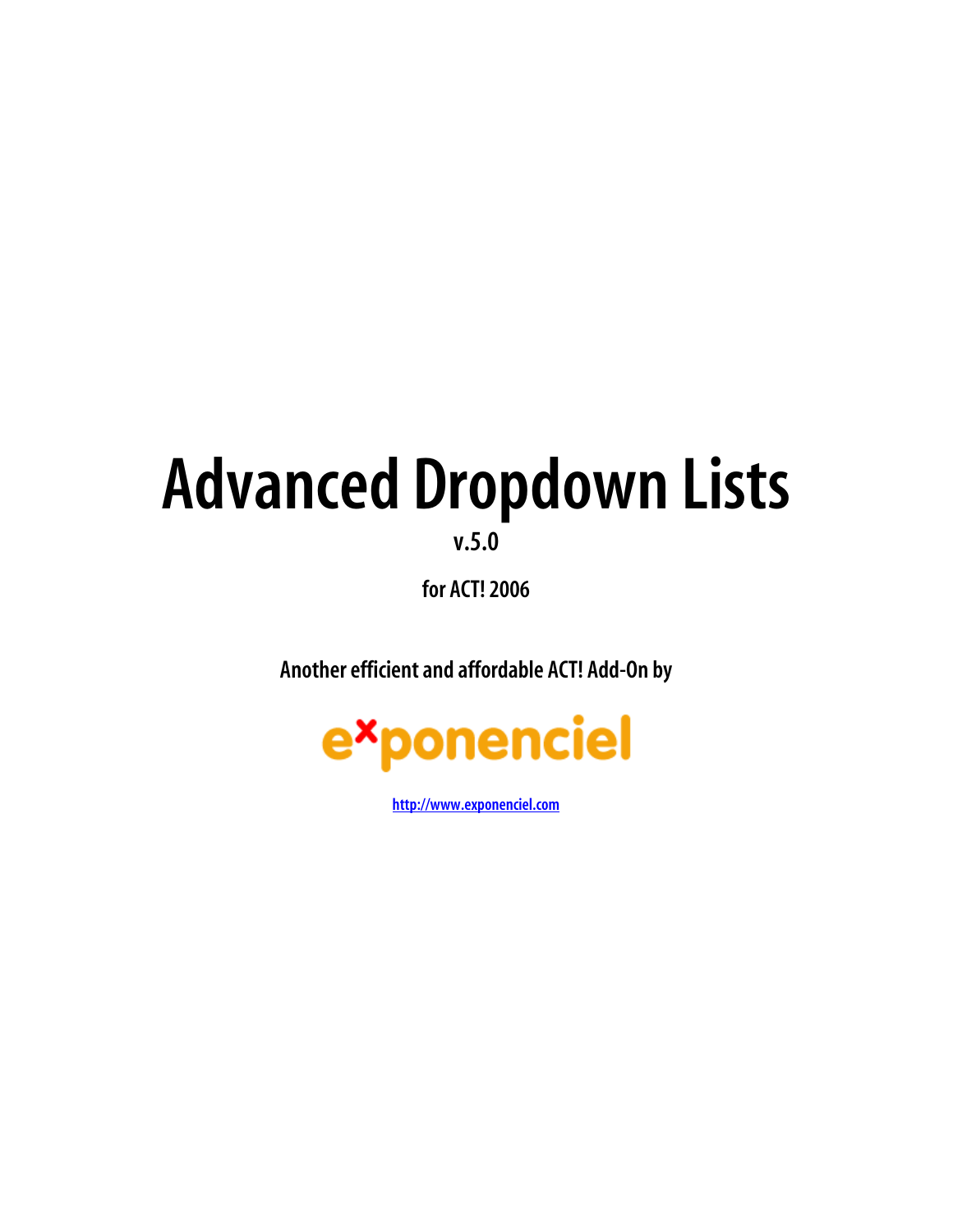# **Table of content**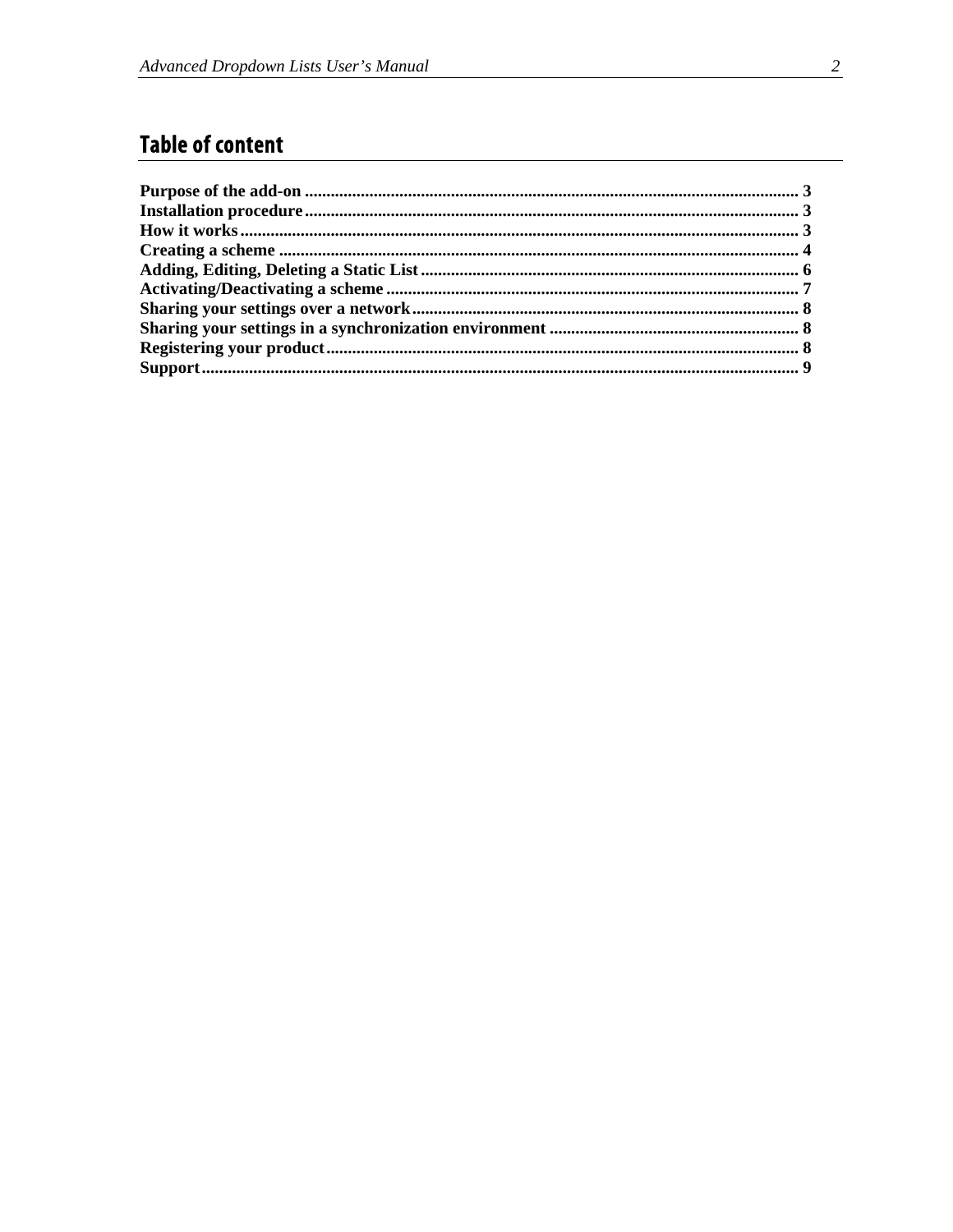## <span id="page-2-0"></span>**Purpose of the add-on**

*Advanced Dropdown Lists* is an add-on that allows you to create field dropdowns which content varies based on the value of a reference field.

#### **Installation procedure**

Download the program file from our [download page](http://www.exponenciel.com/download2005) and double-click it to start the installation.

Note: add-ons are now DLL files and not executable files. This means that they are automatically initialized by ACT! when placed in ACT! plugin folder (a subfolder of the main ACT! directory) and cannot be started from the Windows Start menu anymore. This is why you are not given a choice of installation directory during the installation process.

#### **How it works**

Advanced Dropdown Lists works with schemes. A scheme consists of:

- a target field ie. the field you want an Advanced Dropdown List (AD List) attached to;
- a reference field, which values will determine which static list should be attached to the target field
- and a list of associations between a value and a static list.

Here is an example.

| Salesman                          | OK<br>$\checkmark$       |
|-----------------------------------|--------------------------|
| Based on the value of this field: | Cancel                   |
| Region                            | ٧<br>Static lists.       |
|                                   |                          |
| Value                             | <b>Static List</b>       |
| Canada                            | Salesmen - Canada        |
| South America                     | Salesmen - South America |
| $US - Fast$                       | Salesmen - US East       |
| U.S - West                        | Salesmen - US West       |
|                                   |                          |
|                                   |                          |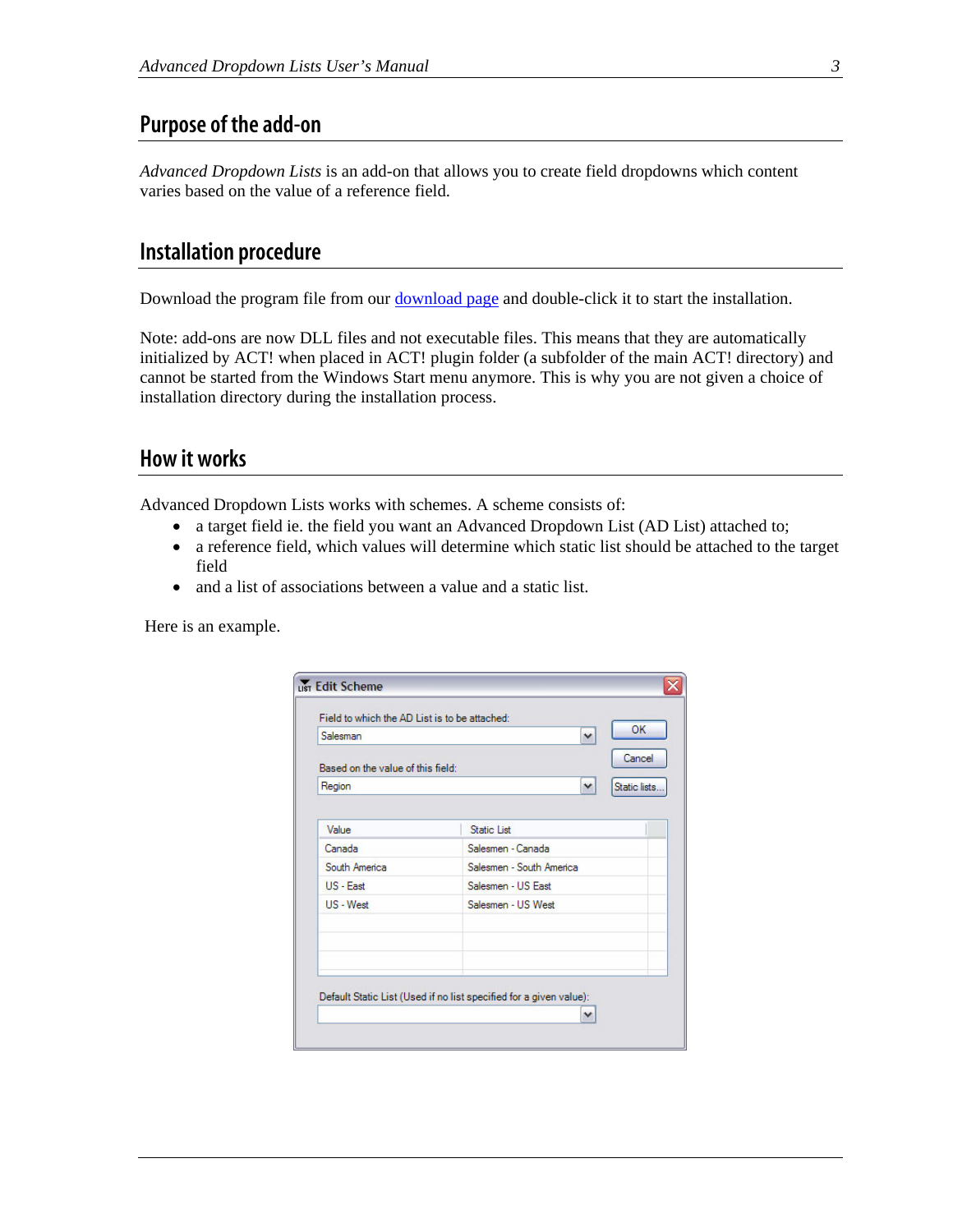<span id="page-3-0"></span>

|                 |                          | <b>Region</b>   | US - East           |
|-----------------|--------------------------|-----------------|---------------------|
| <b>Region</b>   | Canada<br>$\checkmark$   |                 |                     |
|                 |                          | <b>Salesman</b> |                     |
| <b>Salesman</b> |                          |                 | Kim Campbell        |
|                 | <b>Brian Finkelstein</b> |                 | Jon Reid            |
|                 | Lucie Tremblay           |                 | Michael Rusedsky    |
|                 | Mike Brown               |                 | <b>Bill Fleming</b> |
|                 | John Smith               |                 | Julia Feinstein     |
|                 |                          |                 | Russ Huffman        |
|                 |                          |                 |                     |

Г

## **Creating ascheme**

The first step is to create a scheme. For this, click the button on your toolbar that was added by the installation process.



In the main window of the program , click the *Add…* button.

| LIST Advanced Drop Down Lists                                   |                        |       |
|-----------------------------------------------------------------|------------------------|-------|
| Options Help                                                    |                        |       |
| Available Schemes:<br>Check to activate - Uncheck to deactivate | Add.<br>Edit<br>Delete | Close |

٦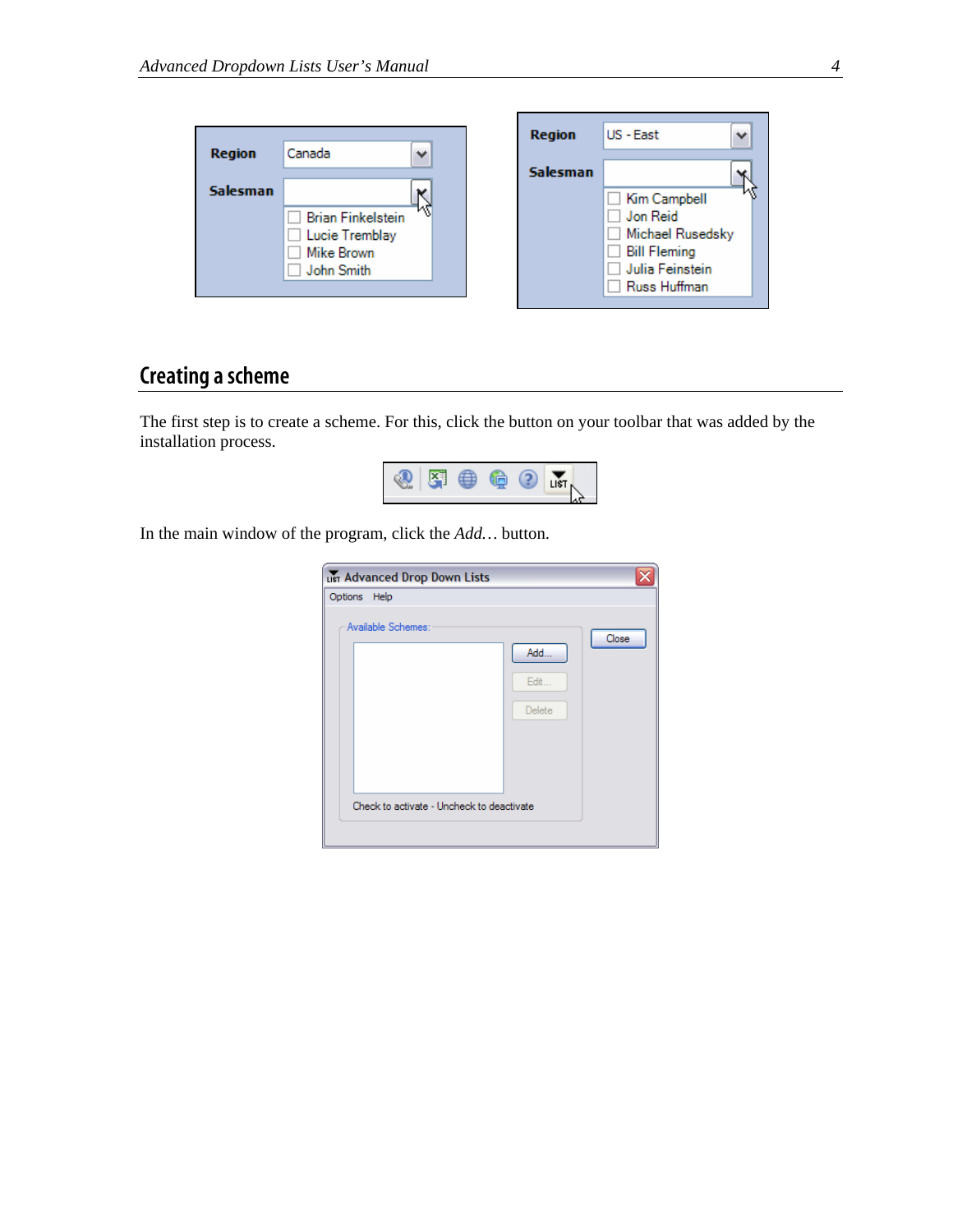In the next window, you first select the field you want to attach the dropdown list to.

NOTE: Only fields **without** an ACT! dropdown list attached are listed in the first box.

| Salesman                          |                    | <b>OK</b><br>$\checkmark$ |
|-----------------------------------|--------------------|---------------------------|
| Based on the value of this field: |                    | Cancel                    |
|                                   |                    | $\vee$<br>Static lists.   |
|                                   |                    |                           |
| Value                             | <b>Static List</b> |                           |
|                                   |                    |                           |
|                                   |                    |                           |
|                                   |                    |                           |
|                                   |                    |                           |
|                                   |                    |                           |
|                                   |                    |                           |
|                                   |                    |                           |
|                                   |                    |                           |

In the second box, you choose the reference field, the field which value will determine which list should populate the AD list.

| Salesman                          | OK<br>$\checkmark$<br>Cancel  |
|-----------------------------------|-------------------------------|
| Based on the value of this field: |                               |
| Region                            | $\checkmark$<br>Static lists. |
|                                   |                               |
| Value                             | <b>Static List</b>            |
| Canada                            |                               |
| South America                     |                               |
| US - East                         |                               |
| US - West                         |                               |
|                                   |                               |
|                                   |                               |
|                                   |                               |
|                                   |                               |

NOTE: Only field **with** an ACT! dropdown list are listed in the second box.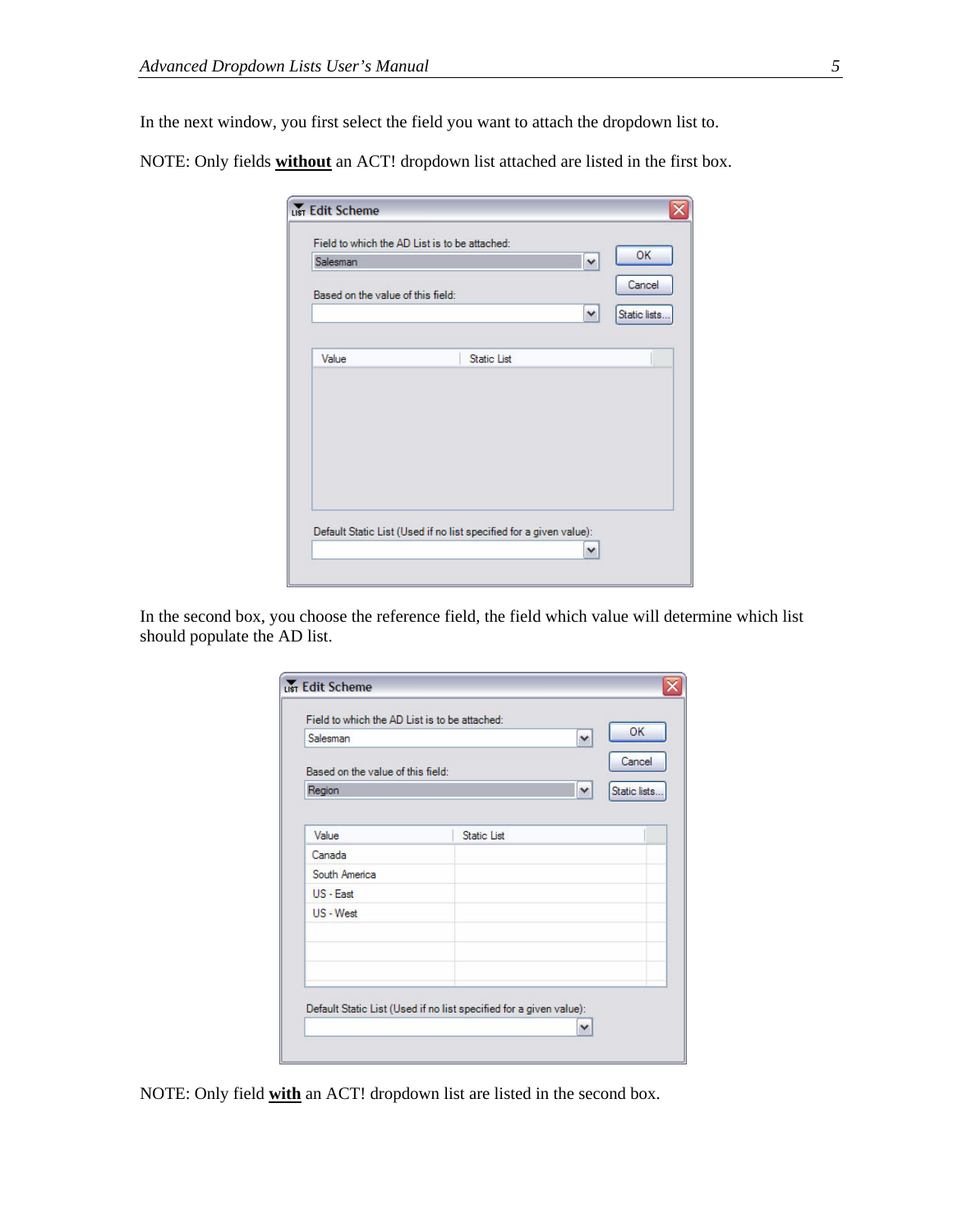<span id="page-5-0"></span>As soon as you select a reference field, the table below populates itself with the values of the dropdown list attached to the reference field.

Then all you have to do is click the *Static List* column next to the value of your choice to make a box appear with the available static lists (see below on how to add, edit, delete static lists).

| Salesman                          | OK.<br>$\checkmark$                                                |  |
|-----------------------------------|--------------------------------------------------------------------|--|
| Based on the value of this field: | Cancel                                                             |  |
| Region                            | $\blacktriangledown$<br>Static lists                               |  |
|                                   |                                                                    |  |
| Value                             | <b>Static List</b>                                                 |  |
| Canada                            |                                                                    |  |
| South America                     |                                                                    |  |
| US - East                         | Salesmen - Canada<br>Salesmen - South America                      |  |
| US - West                         | Salesmen - US East<br>Salesmen - US West                           |  |
|                                   |                                                                    |  |
|                                   | Default Static List (Used if no list specified for a given value): |  |

Note the last box at the bottom: it allows you to define a default list that will be applied to all values which you do not associate with a static list.

## **Adding, Editing, Deleting a Static List**

To add, edit or delete a static lists, click the *Static lists…* button in the *Edit Scheme* window or choose *File>Manage Static Lists…* in the main window of Advanced Dropdown Lists.

When you do, you get to the *Manage List*s window which allows you to add, edit, delete a list.

| Dropdown List:<br>Name                                                        | OK     |
|-------------------------------------------------------------------------------|--------|
| Salesmen - Canada                                                             | Cancel |
| Items:                                                                        |        |
| <b>Brian Finkelstein</b><br>Lucie Tremblay<br><b>Mike Brown</b><br>John Smith |        |
|                                                                               |        |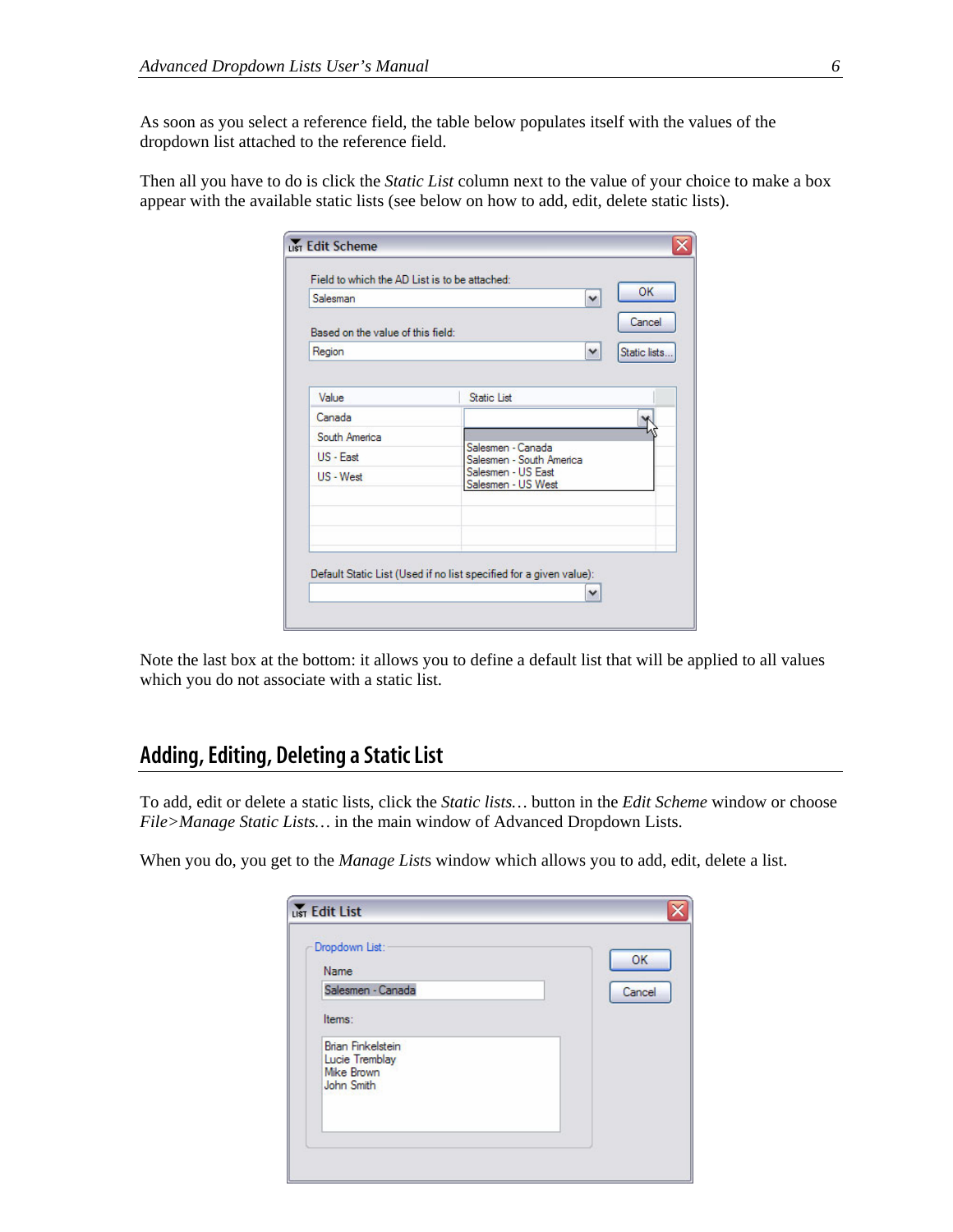<span id="page-6-0"></span>

| LIST Manage Lists                                                                                   |                        |
|-----------------------------------------------------------------------------------------------------|------------------------|
| Lists:<br>Salesmen - Canada<br>Salesmen - South America<br>Salesmen - US East<br>Salesmen - US West | Add<br>Edit.<br>Delete |
| Close                                                                                               |                        |

## **Activating/Deactivating a scheme**

By default a new scheme is automatically activated, which means that once you exit Advanced Dropdown Lists, the list will be automatically added to the field. Whenever you want to de-activate a scheme, simply uncheck it in the main window.

|              | LIST Advanced Drop Down Lists                                                         |                        |       |
|--------------|---------------------------------------------------------------------------------------|------------------------|-------|
| Options Help | Available Schemes:<br>V User 1<br>User 2<br>Check to activate - Uncheck to deactivate | Add<br>Edit.<br>Delete | Close |
|              |                                                                                       |                        |       |

Checked schemes are activated. Uncheck schemes are de-activated.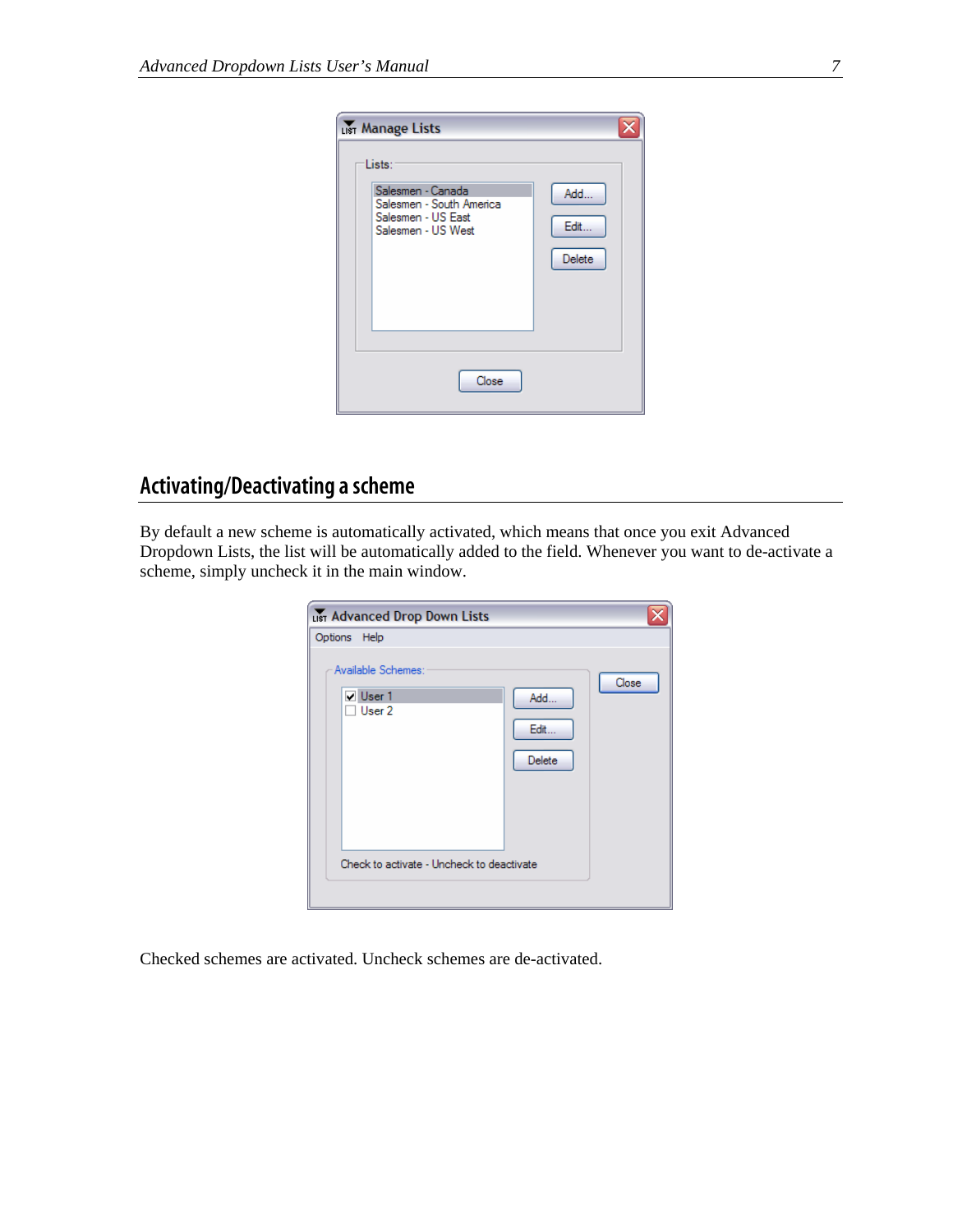#### <span id="page-7-0"></span>**Sharing your settings over a network**

By default, the data is saved in a data folder located at C:\Program Files\ACT\ACT for Windows\Plugins\Exponenciel\Advanced Dropdown Lists\Data.

If you have multiple users on a network, you may want to share the schemes among all users so that you do not have to recreate them on each machine. To share the settings with all users, go to the *Options > Preferences* menu and select a folder accessible to all users under *Data Folder*. If you already have created schemes, look for the settings file at the default location and move it to the folder you just selected.

Then adjust the data folder location on all machines so that everyone looks at the same settings file.

#### **Sharing your settings in a synchronization environment**

If you are installing to a computer that does not directly access the main database but rather a satellite database that you synchronize to the main database, you may want to place the data folder inside a folder that gets synchronized and reference that folder on the synchronized machine under *Options > Preferences* as described above.

But it is not enough because the file that contains the settings for a database is called by the name of this database. Since a satellite database can not have the same name as the master database, to prevent the synchronized user to have to rename the file everytime, we need to instruct Advanced Dropdown Lists to look for the file of the master database and not of the satellite database. This is done through the Options > Synchronization Environment… menu.

| LIST Synchronization environment                                                                                                                        |              |
|---------------------------------------------------------------------------------------------------------------------------------------------------------|--------------|
| Master database:<br>If you are using the data file from a master<br>database with a different name, enter its name<br>below (ex: ACT8demo):<br>MasterDB | ОΚ<br>Cancel |

Simply type the name of the master database (without the extension) and from now on, Advanced Dropdown Lists will read the master database settings file.

### **Registering your product**

To continue using this product past the trial period, please buy a license at [www.exponenciel.com](http://www.exponenciel.com/). Licenses are issued for one ACT! username and will only work for that username.

Once you get a license code, either click the Register now button of the nag screen or go to the *Help > About* menu and once the *About* window opens, type the registration code in the appropriate box and click OK. You might need to close and restart ACT! to complete the registration process.